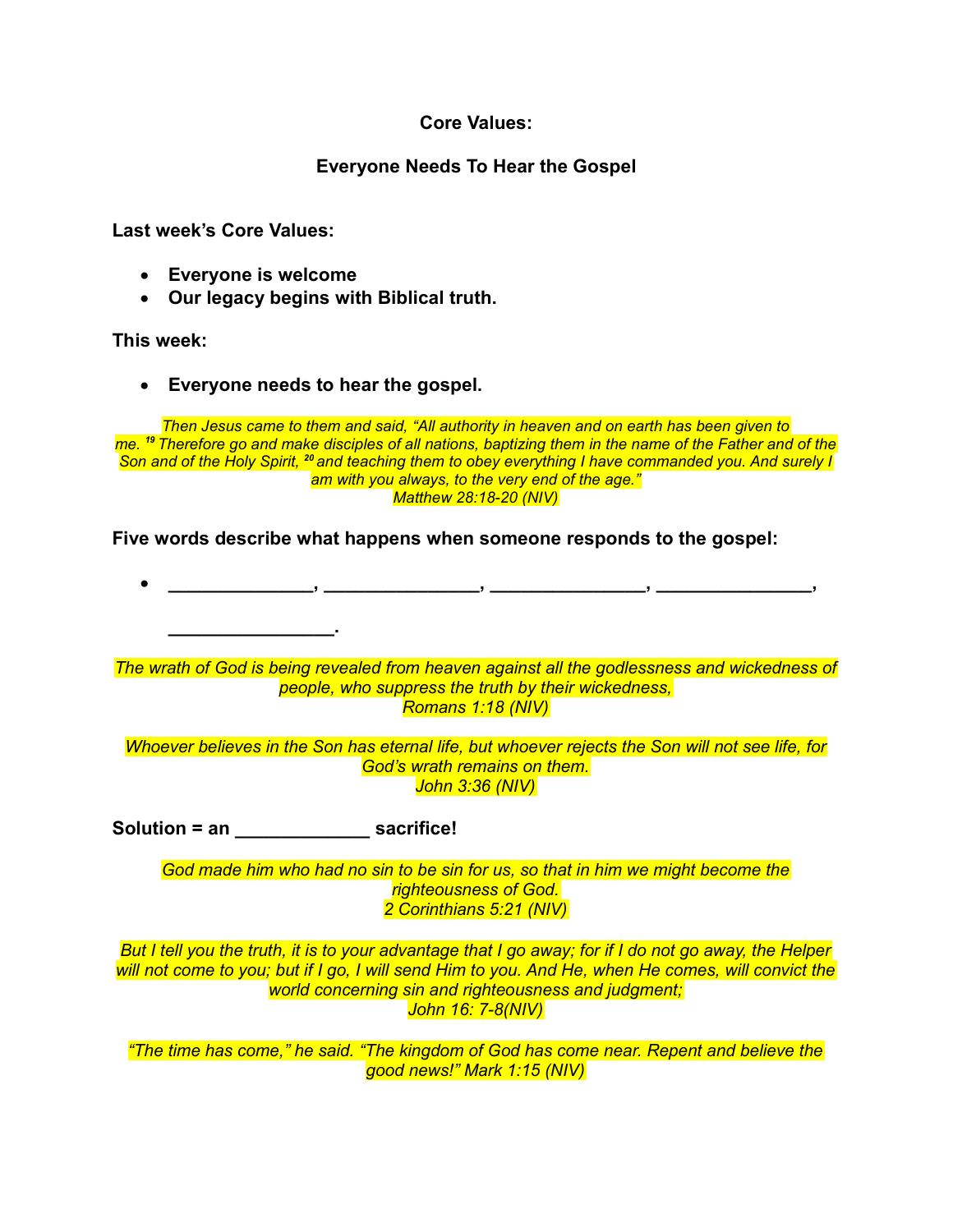#### *..that God was reconciling the world to himself in Christ, not counting people's sins against them. 2 Corinthians 5:19 (NIV)*

*Blessed are those whose transgressions are forgiven, whose sins are covered. Blessed is the one whose sin the Lord will never count against them." Romans 4:7-8 (NIV)*

### *Consequently, just as one trespass resulted in condemnation for all people, so also one righteous act resulted in justification and life for all people. Romans 5:18 (NIV)*

*But we do see Jesus, who was made lower than the angels for a little while, now crowned with glory and honor because he suffered death, so that by the grace of God he might taste death for everyone. Hebrews 2:9 (NIV)*

*However, to the one who does not work but trusts God who justifies the ungodly, their faith is credited as righteousness. Romans 4:5 (NIV)*

*But now apart from the law the righteousness of God has been made known, to which the Law and the Prophets testify. This righteousness is given through faith in Jesus Christ to all who believe. There is no difference between Jew and Gentile, for all have sinned and fall short of the glory of God, and all are justified freely by his grace through the redemption that came by Christ Jesus. God presented Christ as a sacrifice of atonement, through the shedding of his blood—to be received by faith. He did this to demonstrate his righteousness, because in his forbearance* 

*he had left the sins committed beforehand unpunished— he did it to demonstrate his righteousness at the present time, so as to be just and the one who justifies those who have faith in Jesus.*

*Where, then, is boasting? It is excluded. Because of what law? The law that requires works? No, because of the law that requires faith. For we maintain that a person is justified by faith apart from the works of the law. Or is God the God of Jews only? Is he not the God of Gentiles too? Yes, of Gentiles too, since there is only one God, who will justify the circumcised by faith and the uncircumcised through that same faith. Romans 3:21-30(NIV)*

*Therefore if anyone is in Christ, he is a new creature; the old things passed away; behold, new things have come. 2 Corinthians 5:17 (NASB)*

*But because of his great love for us, God, who is rich in mercy, made us alive with Christ even when we were dead in transgressions—it is by grace you have been saved. Ephesians 2:4-5 (NIV)*

*Praise be to the God and Father of our Lord Jesus Christ! In his great mercy he has given us new birth into a living hope through the resurrection of Jesus Christ from the dead, 1 Peter 1:3 (NIV)*